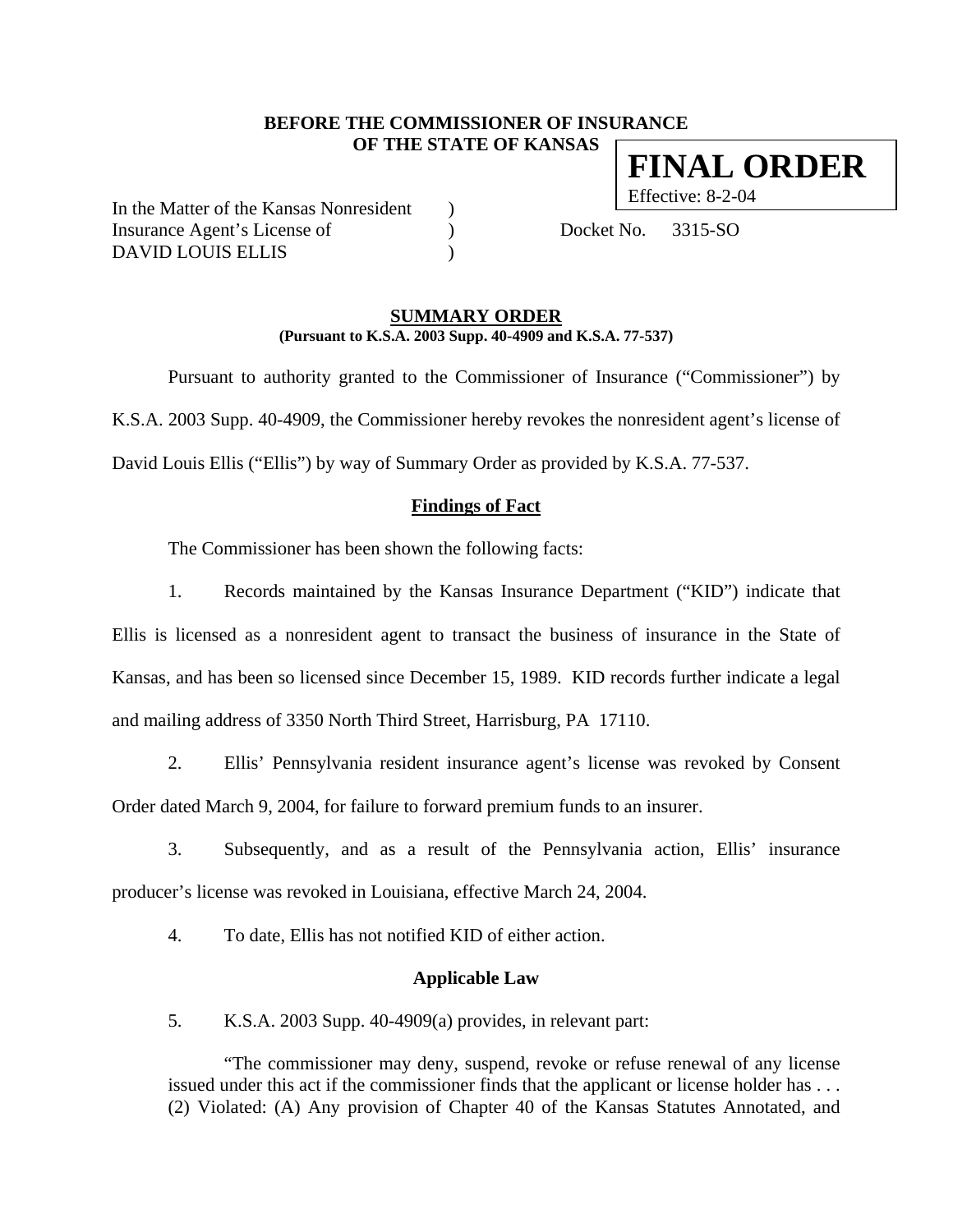amendments thereto, or any rule and regulation promulgated thereunder; (B) any insurance law or regulation of another state; (8) Used any fraudulent, coercive, or dishonest practice, or demonstrated any incompetence, untrustworthiness or financial irresponsibility in the conduct of business in this state or elsewhere. (9) Had an insurance agent license, or its equivalent, denied, suspended or revoked in any other state, district or territory. . . ." K.S.A. 2003 Supp. 40-4909(a).

6. Administrative regulations require that a person licensed in this state as an insurance agent shall, within 30 days of the occurrence, report enumerated events to the Commissioner. Among these events is disciplinary action against the agent's license by the insurance regulatory official of any other state or territory. K.A.R. § 40-7-9.

7. K.S.A. 2003 Supp. 40-4906 and 4908 provide for issuance of a nonresident agent's license in reliance upon the agent's valid license in the agent's home state.

8. The Commissioner may revoke any license issued under the Insurance Agents Licensing Act if the Commissioner finds that the insurable interests of the public are not properly served under such license. K.S.A. 2003 Supp. 40-4909(b).

### **Conclusions of Law**

9. The Commissioner has jurisdiction over Ellis as well as the subject matter of this proceeding, and such proceeding is held in the public interest.

10. The Commissioner finds that Ellis' Kansas license may be revoked solely because Ellis has had an agent's license revoked in another state.

11. The Commissioner finds, in addition, that Ellis' Kansas license may be revoked because it is based on reciprocity, and Ellis' license in his home state of Pennsylvania has been revoked.

12. The Commissioner also finds that Ellis' license may be revoked because Ellis has violated the regulation requiring an agent to report a disciplinary action taken by another regulatory authority against a professional license.

2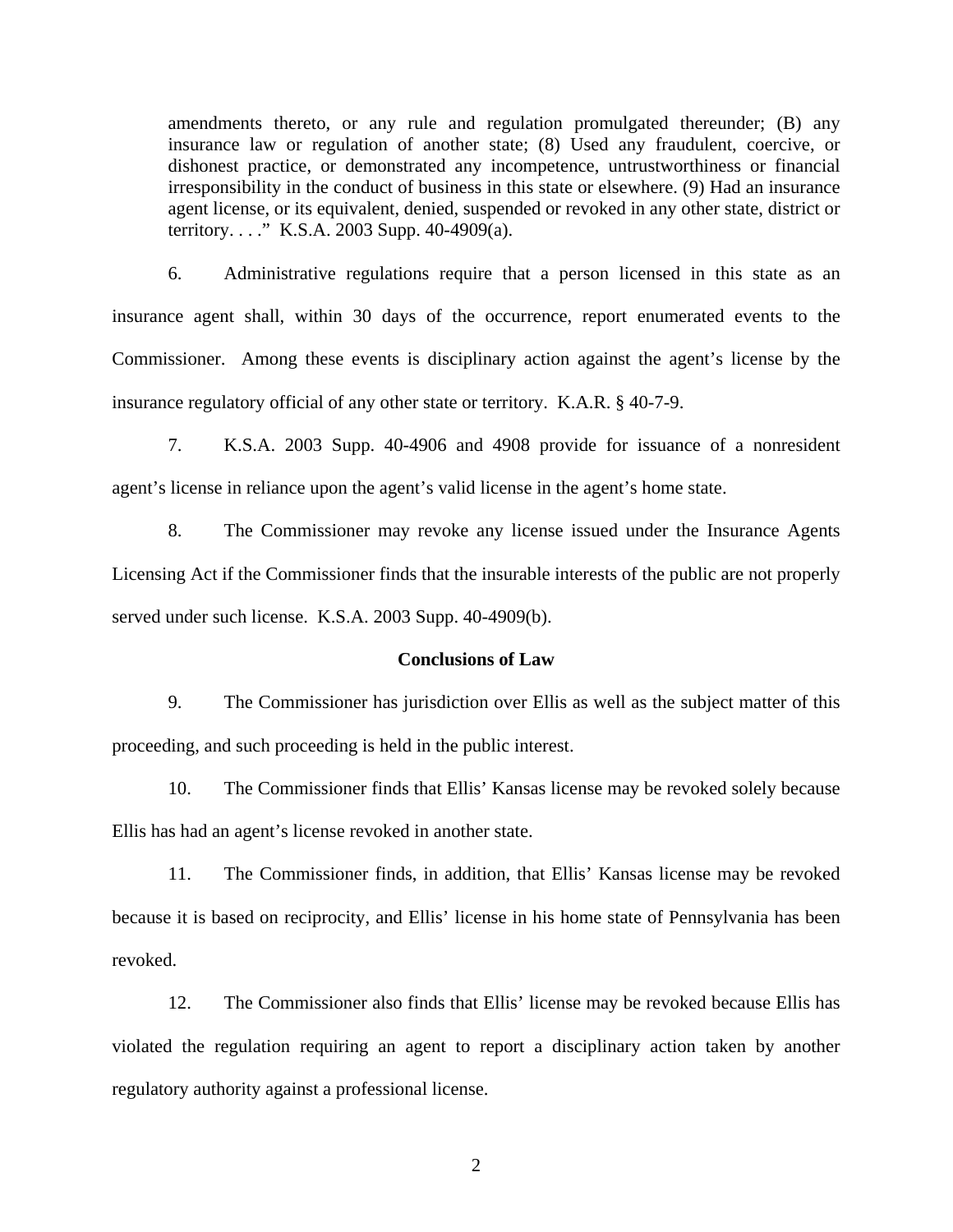13. The Commissioner further finds that Ellis' license may be revoked because Ellis has been found to have violated the insurance regulatory laws in another jurisdiction.

14. Accordingly, the Commissioner concludes that sufficient grounds exist for the revocation of the insurance agent's license of David Louis Ellis pursuant to K.S.A. 2003 Supp. 40-4909(a).

15. In addition, the Commissioner finds that the insurance agent's license of David Louis Ellis should be revoked without delay for the protection of the insurable interests of the public pursuant to K.S.A. 2003 Supp. 40-4909(b).

16. Based on the facts and circumstances set forth herein, it appears that the use of summary proceedings in this matter is appropriate, in accordance with the provisions set forth in K.S.A. 77-537(a), in that the use of summary proceedings does not violate any provision of the law and the protection of the public interest does not require the KID to give notice and opportunity to participate to persons other than David Louis Ellis.

**IT IS THEREFORE ORDERED BY THE COMMISSIONER OF INSURANCE THAT** the Kansas nonresident insurance agent's license of David Louis Ellis is hereby **REVOKED**.

 **IT IS SO ORDERED THIS \_24th\_ DAY OF MAY 2004, IN THE CITY OF TOPEKA, COUNTY OF SHAWNEE, STATE OF KANSAS.** 



 \_/s/ Sandy Praeger\_\_\_\_\_\_\_\_\_\_\_\_\_\_\_\_\_\_\_ Sandy Praeger Commissioner of Insurance

 $/s/$  John W. Campbell John W. Campbell General Counsel

3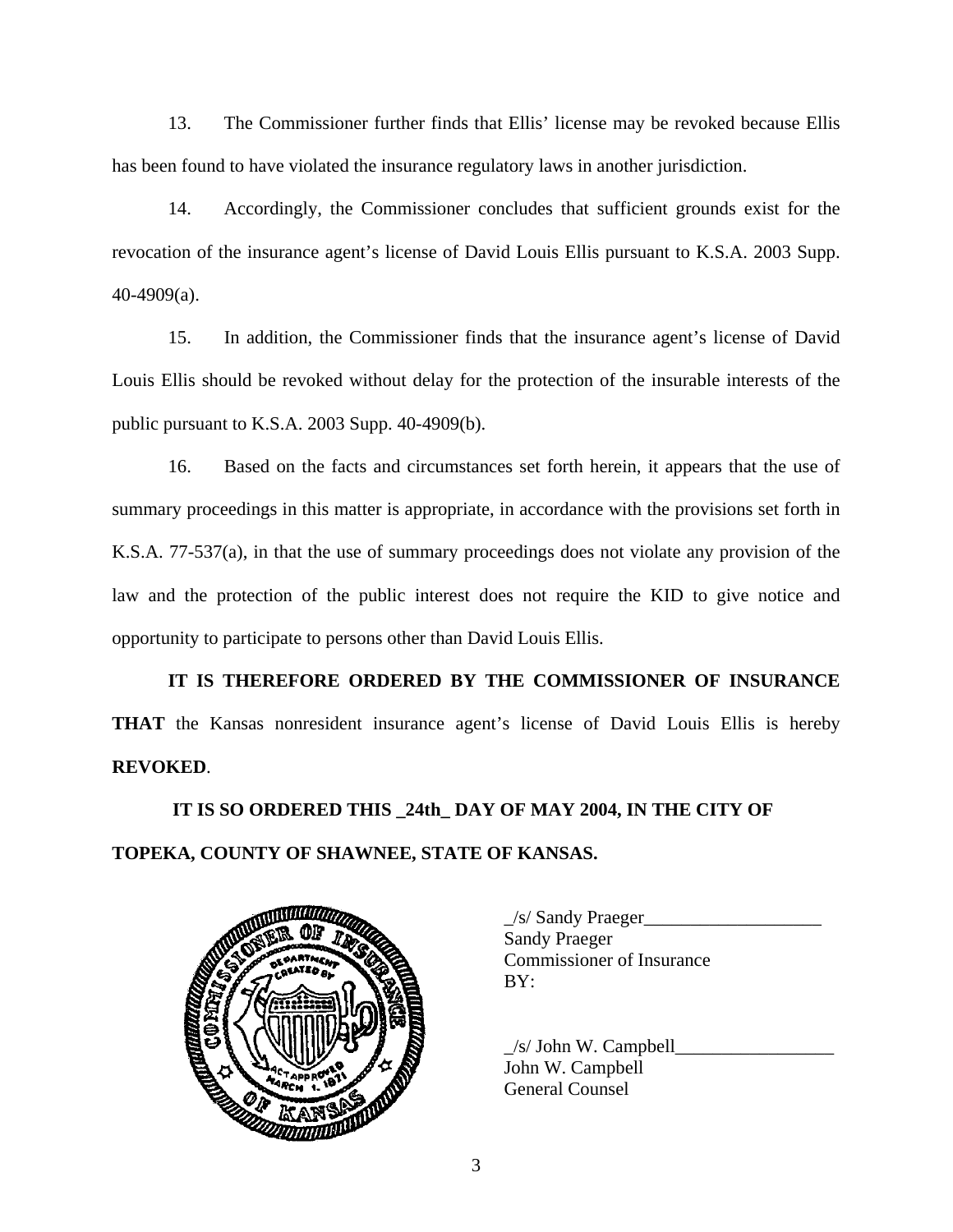**NOTICE: In the event the Petitioner files a petition for judicial review, the agency officer designated pursuant to K.S.A. 77-613(e) to receive service of a petition for judicial review on behalf of the KID is John W. Campbell, General Counsel, Kansas Insurance Department, 420 S.W. 9th St., Topeka, KS 66612-1678.** 

### **Certificate of Service**

 The undersigned hereby certifies that she served a true and correct copy of the above and foregoing **Notice** and **Summary Order** on this \_24th\_ day of May 2004, by causing the same to be deposited in the United States Mail, first class postage prepaid, addressed to the following:

 David Louis Ellis 3350 North 3rd Street Harrisburg, PA 17110

> \_/s/ Brenda J. Clary\_\_\_\_\_\_\_\_\_\_\_\_\_\_\_\_\_\_\_\_ Brenda J. Clary